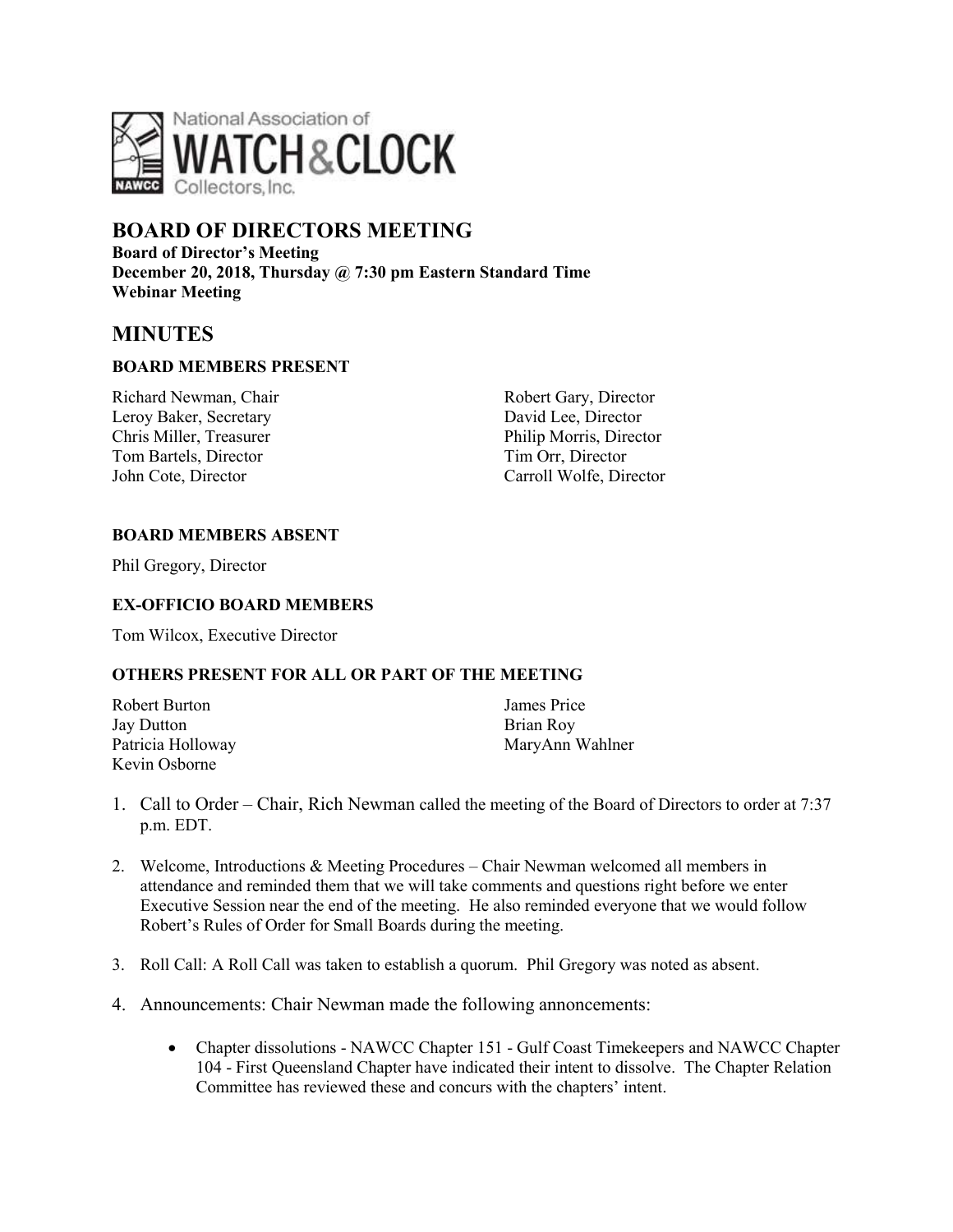- Vice Chair Holloway resigned his position on the Board effective December 12, 2018. Chair Newman consulted the Nominating and Elections Committee as well as all of the other Board members and it was decided to leave the Board opening vacant until filled by our next election in 2019.
- Executive Director Wilcox reviewed all of the recent staff additions, which includes
	- o Jennifer Byers, Controller
	- o Corinne Dedrick, Advertising Services Coordinator and Education Assistant
	- o Emily Immel, Education Programs Coordinator
	- o Meghan Kennedy, Collection Assistant
	- o Claire Moclock, Hamilton Watch Collections Research Fellow
	- o Brian Roy, User Experience and Online Communications Manager
- 5. **MOTION**: Secretary Baker, seconded by Director Wolfe Move approval of the minutes of the November 1, 2018 meeting as written. Hearing no objections, the Chair declared the **Motion carried**.
- 6. Item: Establish the next Board of Directors meeting date. The next Board of Directors meeting will be a webinar to be held Thursday, January 31, 2018 at 7:00 p.m. EST.
- 7. YTD Financial/Budget Review. Treasurer Miller reviewed financial results to through November 2018 and answered Board members questions. Additional proceeds from the 2018 National Convention have been received. Funds were transferred today from investments to meet operating expenses.
- 8. 2018 National Convention Final Report: Chair Newman reviewed the final reports provided by the Convention Chairs, Lu Sadowski and Marion Krajewski. The convention celebrating the Diamond Jubilee of NAWCC was an extremely successful event for members attending and financially for the organization. Total Revenues were \$228,387, Total Expenses were \$108,013, for a Net Income of \$120,013.
- 9. 2019 National Convention Revised Budget: Chair Newman reviewed the revised final proposed budget for the 2019 National Convention. Our convention budgeting process has become more thorough over the past several years, and this submission follows that trend.

**MOTION**: Secretary Baker, seconded by Treasurer Miller – Move approval of the revised budget for the 2019 National Convention as presented. Hearing no objections, the Chair declared the **Motion carried**.

10. 2018 Ward Francillon Symposium Final Report: Chair Newman and Treasurer Miller reviewed the final report on symposium provided by Symposium Committee Chair Bob Frishman and posted on the symposium web site. There were 104 attendees, and the symposium lost approximately \$2,000, even after a significant contribution towards expenses by Mr. Frishman.

The Board discussed the financial viability of future symposia and provided some potential ideas for reducing expenses. Chair Newman will communicate the discussion to the Symposium Committee.

11. Board Code of Conduct discussion.

**MOTION**: Secretary Baker, seconded by Director Gary – The Board of Directors instructs the Ethics Committee to add the following two statements to the Board of Directors Code of Ethics. This addition is applicable to all Board members effective immediately.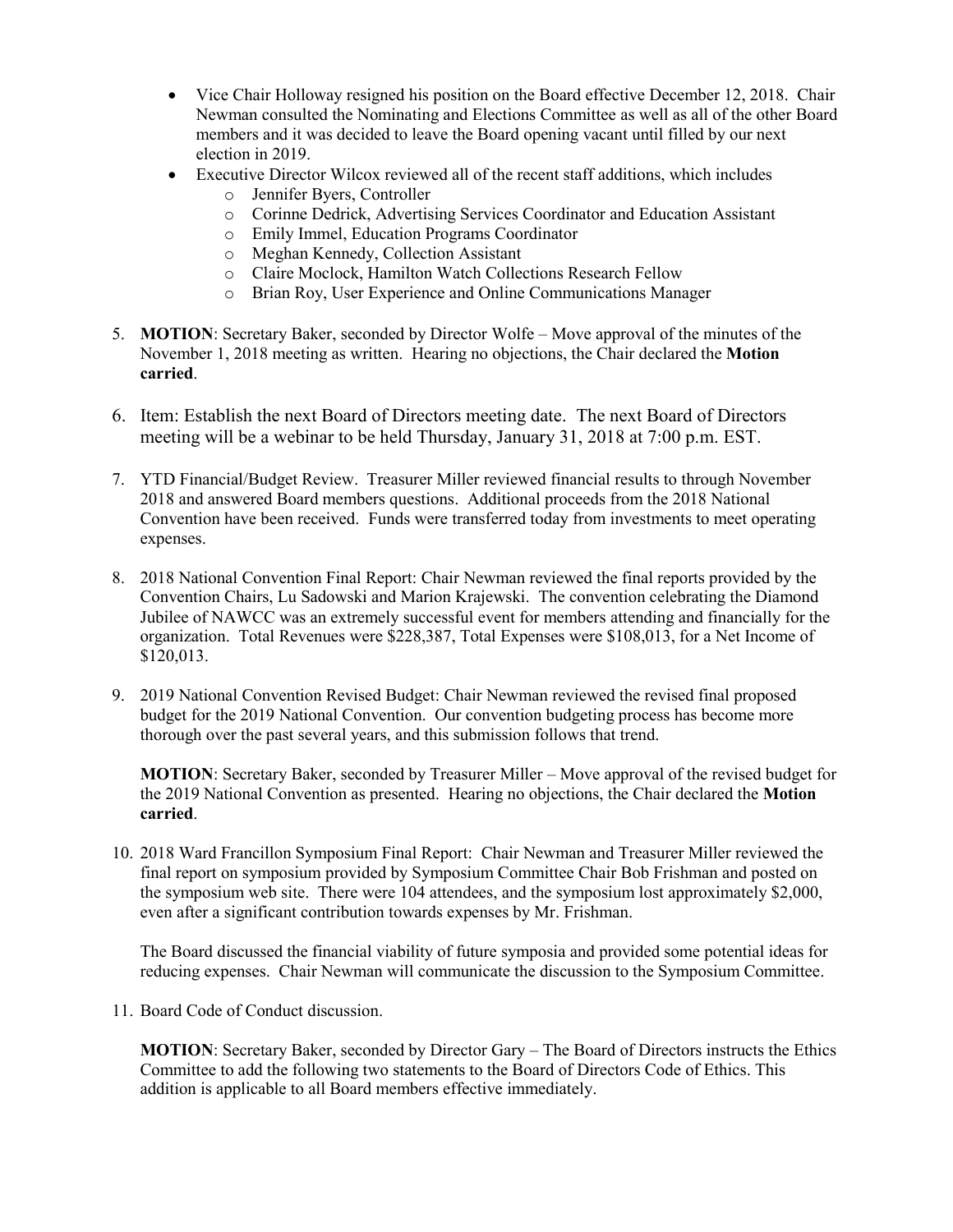- a) Board members shall not contact past or current staff regarding NAWCC HR related matters including but not limited to compensation, benefits, performance reviews, and recruiting unless authorized to do so by action of the Board or written instruction by the Executive Director. Board member(s) contacted by a current or past staff member on any HR matter must decline engaging in such conversation and advise that he/she discuss the matter with the Executive Director or HR designate.
- b) No Board member, including participating in the capacity of a Committee Chair or Committee member, shall have authority to direct the Staff of the Association.

**MOTION:** Director Bartels, seconded by Director Lee – Move to table the motion.

**Motion carried.** Voting Yea: Bartels, Cote, Gary, Lee, Miller, Morris, Orr, Wolfe; Voting Nay: Baker, Newman; Absent: Gregory.

12. Standing Rules Article III revisions. Secretary Baker reviewed the recent message board discussion pertaining to the Article III changes approved at the July Board meeting.

**MOTION**: Secretary Baker, seconded by Director Orr – Motion to rescind the motion regarding changes to the Standing Rules Article III approved at the July 2018 meeting of this Board..

**Motion carried.** Voting Yea: Baker, Bartels, Cote, Gary, Lee, Miller, Morris, Newman, Orr, Wolfe; Voting Nay: None; Absent: Gregory.

- 13. Web site Update Executive Director Wilcox introduced Brian Roy, User Experience and Online Communications Manager, to provide an update on progress of our website revisions. Mr. Roy provided a detailed explanation of the approach to designing a new site, and also verbally provided a detailed, six step plan and initial timetable for completing the web site update. He is working on a unified product plan document, which will shared with the Board and other interested parties in the near future.
- 14. Vice Chair Replacement: Chair Newman opened nominations to complete the vacant term of Vice Chair.

Secretary Baker nominated Tom Bartels, seconded by Director Lee.

**MOTION**: Director Wolfe, seconded by Treasurer Miler – Motion to close nominations. Hearing no objections, the Chair declared the **Motion carried**.

With nominations closed and only one candidate, Chair Newman asked for and received unanimous acclamation of the election.

- 15. Chair Newman asked the members in attendance if they had any questions or comments before we proceeded to Executive Session. There were none.
- 16. MOTION: Treasurer Miller, seconded by Director Wolfe. That the Board goes into Executive Session to discuss financial, legal and personnel issues. Hearing no objections, the Chair declared the **Motion carried**.
- 17. No action was taken in Executive Session.
- 18. MOTION: Director Wolfe, seconded by Director Gary. Move that the meeting adjourn. Hearing no objections, the Chair declared the **Motion carried**.